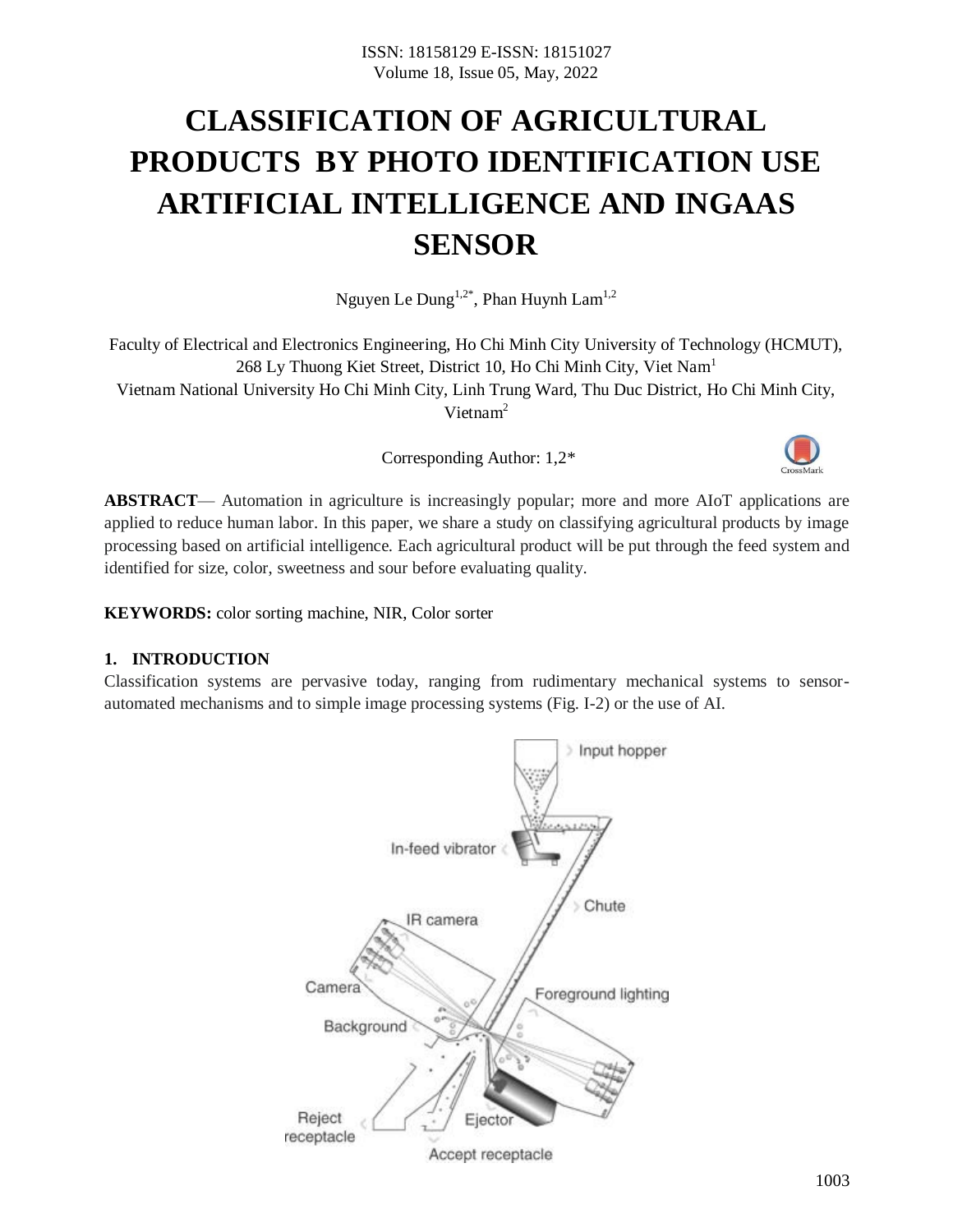# **Figure I-1** High-speed sorter using camera line [1]

The advantages of the classification system using a camera line (Figure I-1) are fast speed >50-100k line/s, directing handling when objects fall in the air, low signal delay; often combined high-speed pneumatic valves, widely used for sorting machines for rice, coffee, beans, plastic seeds, pepper ... but the disadvantage of cost, requires high-speed valve structure, processing board fast processing, the composite image has a variable translation amplitude.



**Figure I-2** Automated carousel using camera area [2]

The classification system using the camera area (Figure I-2) has a slower processing speed, usually 30-90 images/s, does not require high-speed hardware, is low-cost, has a medium capacity, and often runs mediumspeed conveyor form, directly processing an image area, less prone to change in amplitude.

Based on the actual conditions in the Vietnamese market, we researched the camera area model so that it can be easily deployed in practice and quickly to the farm. With some special camera areas like InGaAs, we can analyze the food from the inside, determine the quality, acidity, sweetness… however the cost of these cameras is quite high ( $\sim$  30k\$), will not suitable for Vietnamese farm conditions, but it is able to classify agricultural products from within we must have similar sensors.

We use the Hamamatsu G12180-020A [4] (InGaAs PIN Photodiode 2.0mm dia, non-cooled peak 1.55um) sensor, which is a form of point measurement but represents certain evaluation results.

The G11135 [5] series InGaAs linear image sensor is designed for foreign body inspection equipment. These linear image sensors consist of an InGaAs photodiode array and a CMOS chip that contains a charge gain array, offset compensation circuit, shift register, and a timing generator. Indium collisions electrically connect the InGaAs photodiode array and CMOS chip. The charge gain array comprises CMOS transistors connected to each pixel of the InGaAs photodiode array. The signal from each pixel is read out in charge-integrated mode to achieve high sensitivity and stable operation in the near-infrared spectral range. The signal processing circuitry on the CMOS chip provides two levels of conversion efficiency (CE) that can be selected according to the external voltage to meet the application.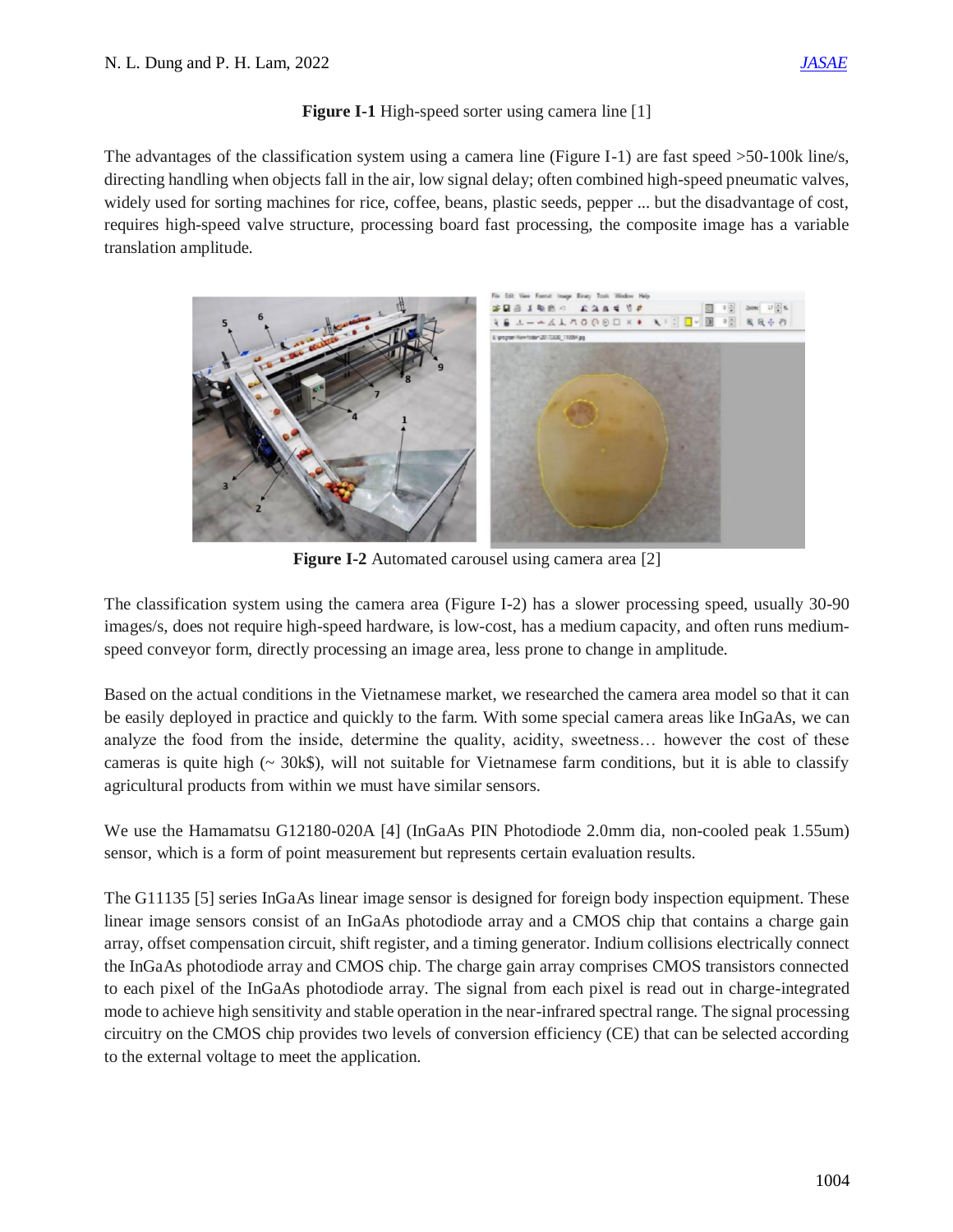

Figure 4. (a) Images of oranges showing different defects, colours and textures on the skin (CUBERO, 2012) and (b) the same images segmented to show the defects found by Cubero (2012).

**Figure I-3** Oranges showing different defects normal camera and hyper camera [3]

#### **2. Building a classification system**

#### *2.1 Design basis*

In this paper, we select fruits with sizes 30-200mm for classification, such as tomato, apple, Thang long fruit, mangosteen... The system model will include:

- Base conveyor
- Lighting chamber
- Two cameras on both sides of the conveyor
- InGaAs sensor.
- System of proximity sensors, motors, and pneumatic valves.

Simple image processing design platform:

Figure II-1 is a conveyor model I used for testing mid-2021, with a simple image processing background. We evaluate the color ratio over the entire left dimension, as shown in Figure I-2.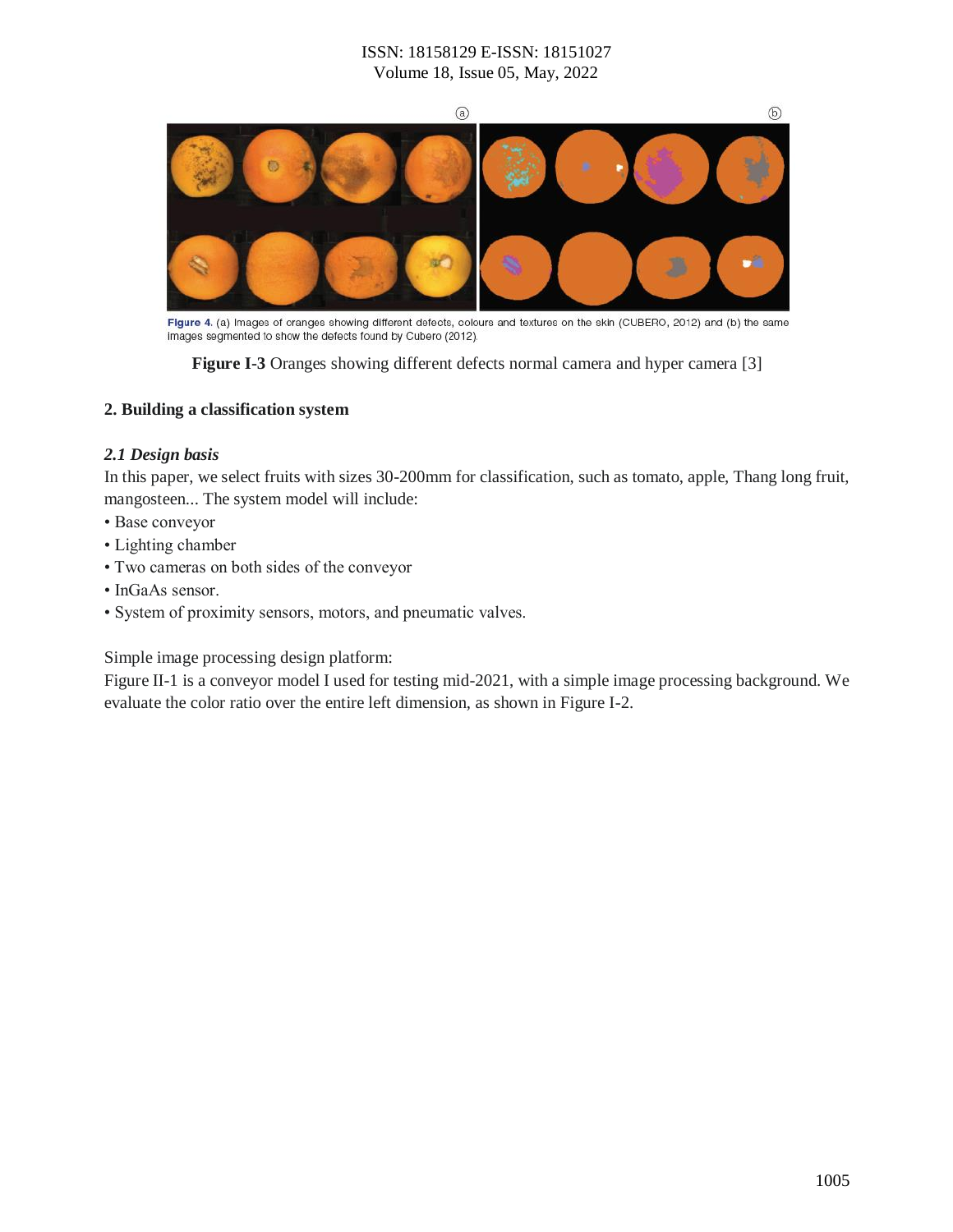

**Figure II-1** Model of tomato sorting conveyor in 2021

# Upgrade:

- With testing on a simple image processing platform, I found shortcomings such as: not easy to diversify fruits, can't measure the inside of agricultural products, and 2D images do not create the exact size as photos 3D in metrology. Therefore, we have used a 3D camera system, Ingas sensor, in this article to overcome those shortcomings.

# *2.2 3D image processing platform*

- the 3D camera will have many advantages that a 2D camera cannot provide, such as accurate size, measurement on the surface, and simple mass imaging. We use intel's D435i [5], a low-cost consumer 3D camera product.



**Figure II-2** 3D point cloud image of the D435i. [6]

# *2.3 InGaAs sensor*

**Some characteristics of the InGaAs sensor.**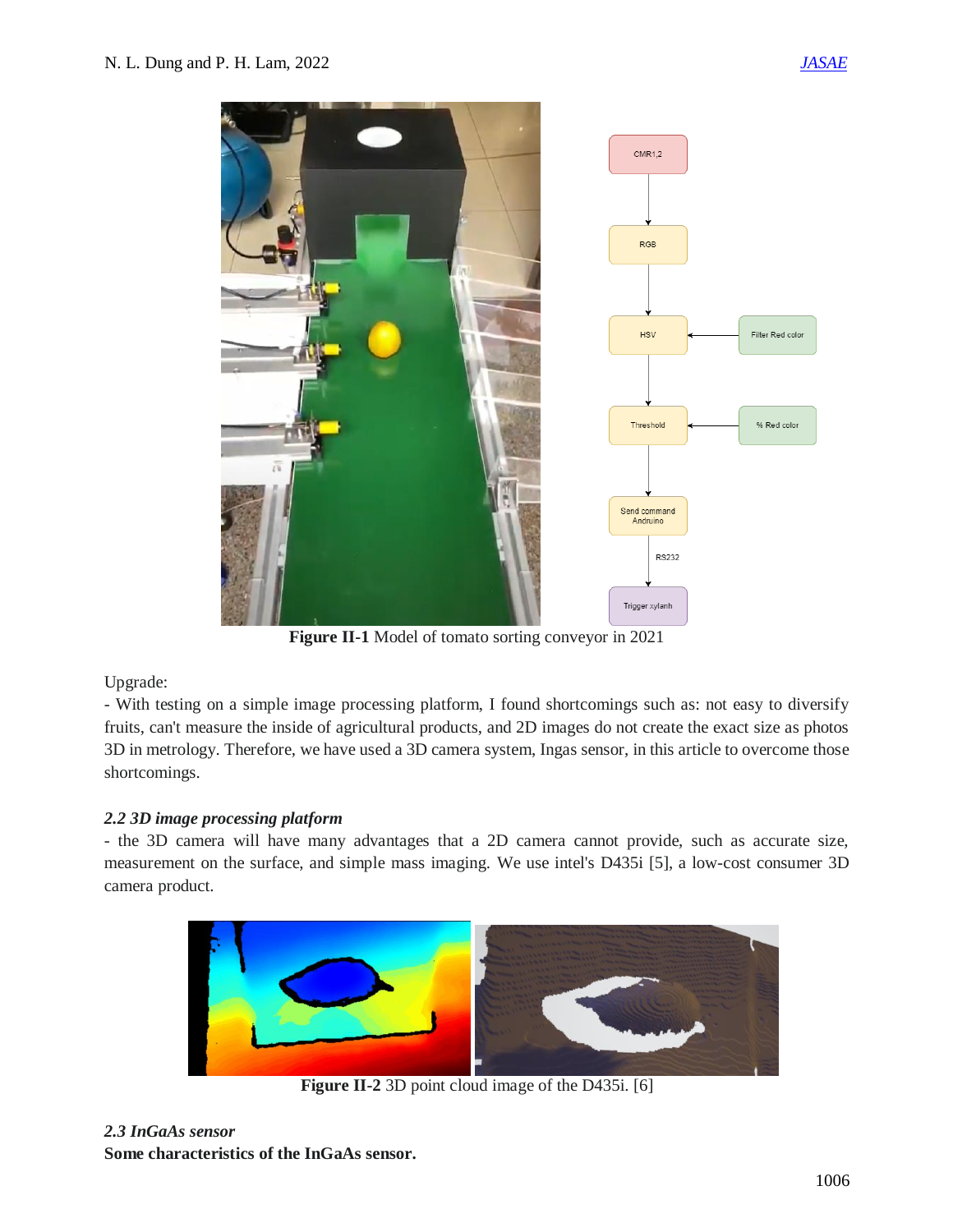- Water absorbs 1,550nm and other SWIR wavelengths, making it appear dark in the resulting image. In product classification, bruises, as shown below, appear as dark spots based on the increase in water content at that location.

- Highlights of SWIR light when the water is concentrated, making the image easier to bruise

- Water or liquid detection can also determine if the item is dry or wet and ready for further processing, such as testing for grain moisture, textile moisture, and chipboard moisture. We are handling and checking the sealing/packaging of damp goods.



**Figure II-3** a) Properties of sensor layers and wavelength [7]

# **Compare images of different types of cameras [8]**

Since our sensor is a single point, it only represents an area; in the future when InGaAs sensor technology is more common, we will upgrade the sensor to a higher resolution.

To analyze sweet and sour, we combine the change of light wavelength with the same receiver signal as follows:



**Figure II-4** Hyperspectral imaging for internal analysis of food. [9]

# **ML technology in classification assessment**

- By color data on 2D/3D image background, 3D size, single point Hyperspectral image. We do clustering: a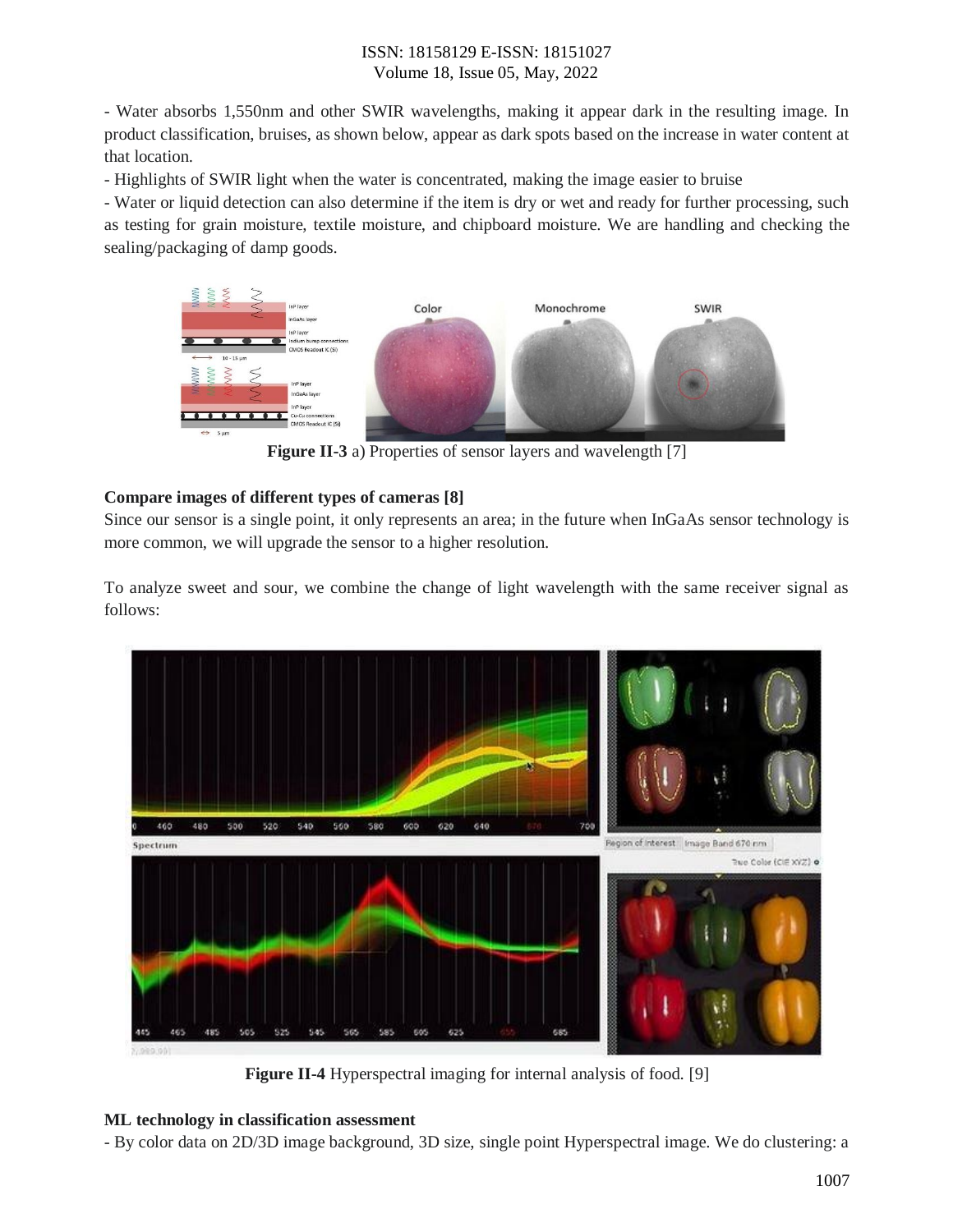machine learning method that groups data points by similarity or distance. This is an unsupervised learning method and a popular technique for statistical data analysis.

- Depending on the type of fruit, the data set is different; here we present a simple GMM algorithm using the scikit-learn library in Python, based on a GMM reference in Halcon.



**Figure II-5** GMM classifies oranges and lemons. [10]

# **GMM Algorithm [10]**

The theory for the classification with Gaussian mixture models (GMM) is a bit more complex. When dealing with classification, one of the basic theories is the Bayes decision rule. Generally, the Bayes decision rule minimizes the probability of erroneously classifying a feature vector by maximizing the probability for the feature vector x to belong to a class. This so-called 'a posterior probability' should be maximized over all classes. Then, the Bayes decision rule partitions the feature space into mutually disjoint regions. The regions are separated by hypersurfaces, e.g., by points for 1D data or by curves for 2D data. In particular, the hypersurfaces are defined by the points in which two neighbouring classes are equally probable. The Bayes decision rule can be expressed by

$$
P(w_i | x) = \frac{P(x | w_i) \times P(w_i)}{P(x)}
$$

With  $P(w_i | x)$ : a posteriori probability

- $\mathbb{P}(x | w_i)$ : a priori probability that the feature vector x occurs given that the class of the feature vector is w<sub>i</sub>
- $\cdot$   $P(w_i)$ : Probability that the class w<sub>i</sub> occurs
- $\cdot$   $P(x)$ : Probability that the feature vector x occurs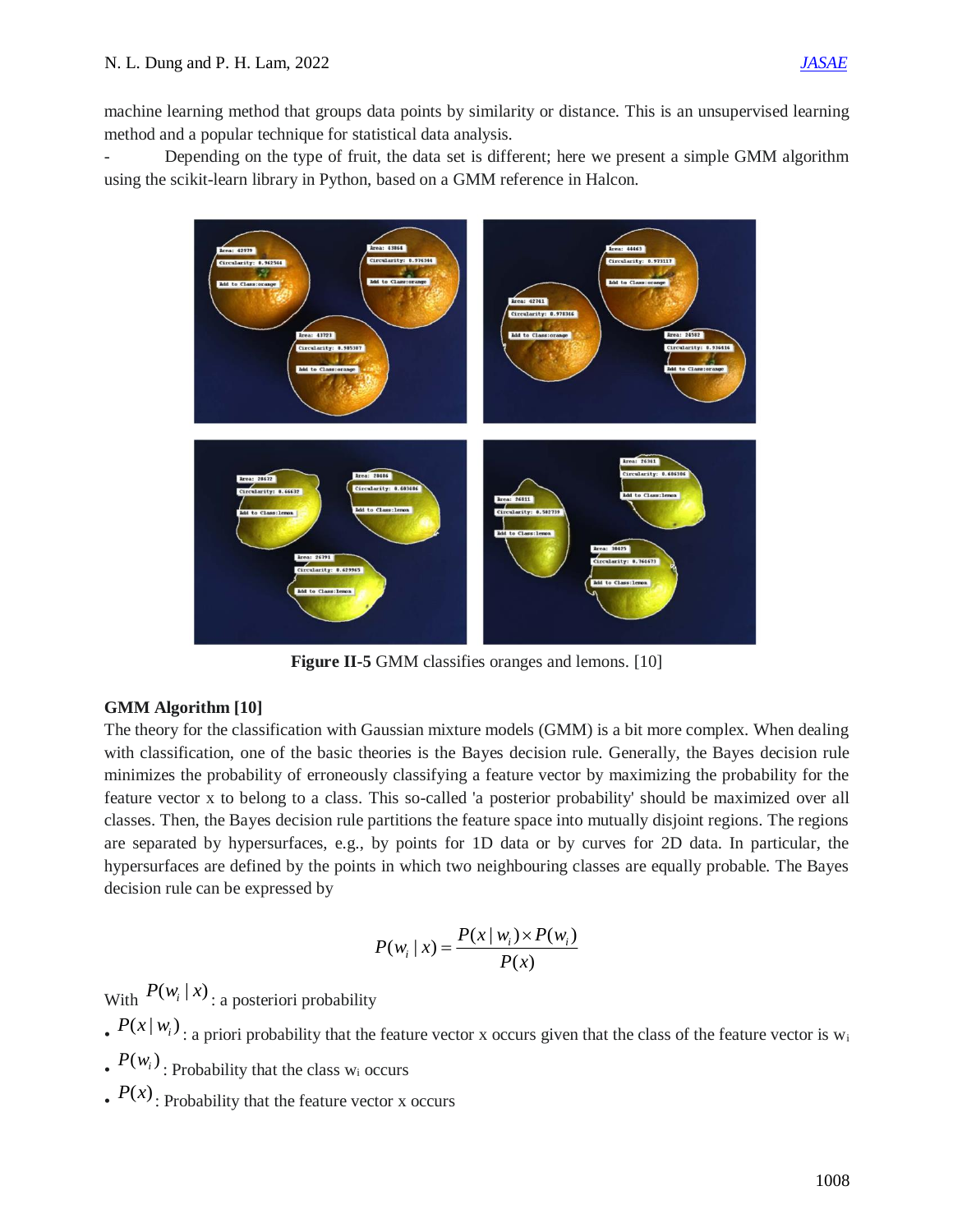

**Figure II-6** Different GMM Models

**Algorithm Flowchart**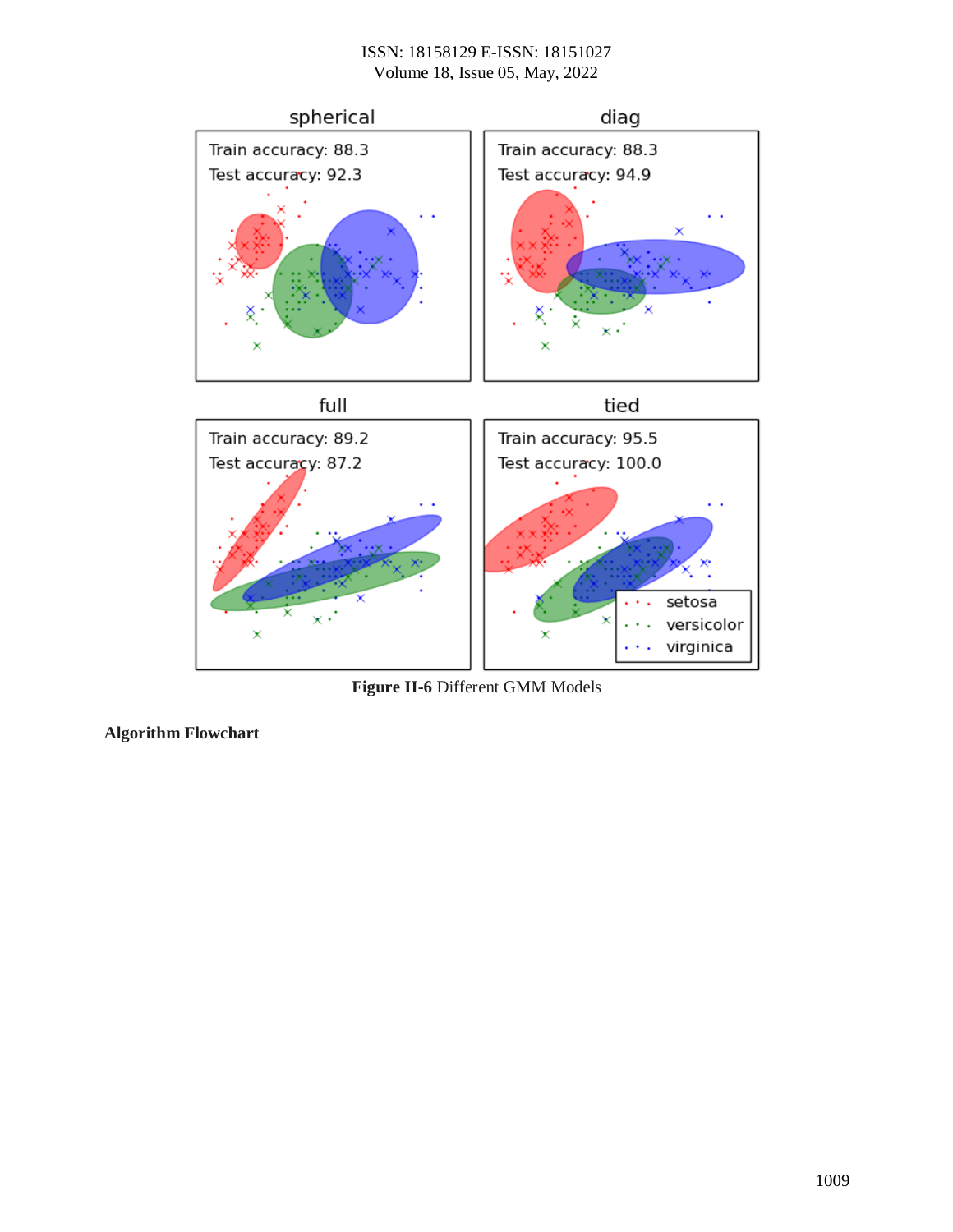

**Figure II-7** Process flow chart of the classification system

D435i data provides 2D, 3D images that make it easy to analyse object size, and error area size; These two parameter variables are included for classification by GMM; in addition, linear sensor data is linearized to 512 pixels x 512 pixels (suitable conveyor speed configuration). So with 03 parameters of 2D image, 3D size, InGaAs image, we can easily use classification algorithms such as SVM, GMM, MLP... here we choose GMM method as mentioned above because: easy to train Trained, group-weighted, GMM observers are more suitable for selective classification applications.

# **3. Conclusion**

- With the idea of overcoming common 2D camera defects, we have expanded the possibilities:

o Real-time object size recognition on 3D point cloud model.

o Calculate the exact area of product defect area using the surface 3D object.

o Identify colors and properties of objects from the inside with InGaAs sensors.

o Product classification by simple effective machine learning model GMM, flexible for different fruits, without changing data structure, program structure.

- In the future development direction, we bring the 2D/3D+InGaAs camera model to apply to many different